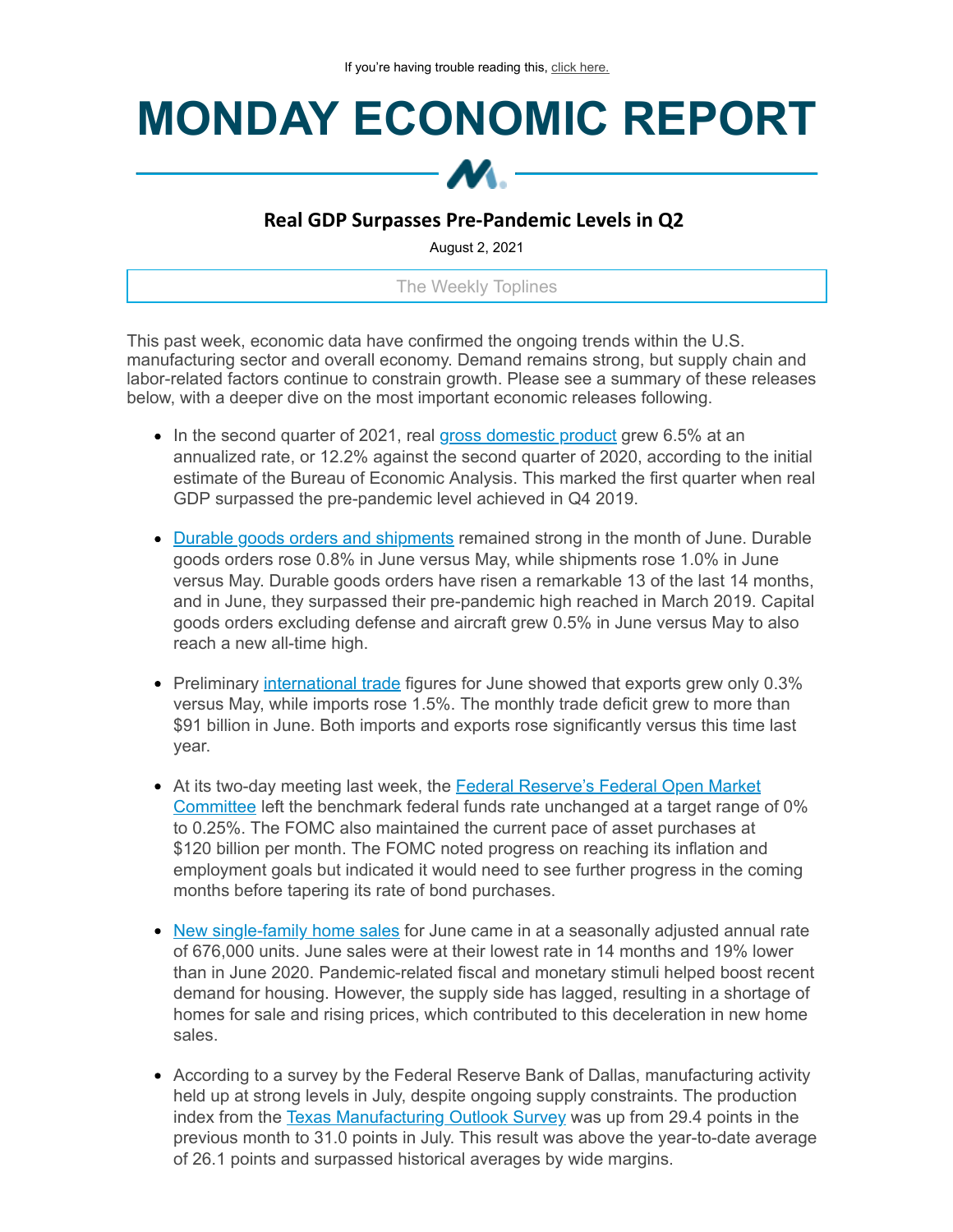- The Richmond Federal Reserve District regional [manufacturing](https://click.email.nam.org/?qs=2381aaaf9d7456a8c4fa5a74b7bf85b876530c6462235e16bdb002faa5788e385e48875d9c694a142b29d8ea7ea7107e71697a03eb1ee3a7) index remained firm in July, rising by one point from a strong reading of 26 to 27. (Note that readings greater than 0 equal growth.) Both shipments and employment showed stronger growth than the June survey, while orders grew at a slower rate, according to survey respondents. Inventories of raw materials and finished goods both hit record lows in this survey. Responses showed that manufacturers are struggling to find needed workers with the appropriate skills.
- According to the June monthly [personal](https://click.email.nam.org/?qs=2381aaaf9d7456a8ee20ac22351a1d43e09677a227f14873453afee09832213eb8e49faf31ee47bc86ac248d4dff07cc73217f77ed8a6cc2) income and outlays report by the Bureau of Economic Analysis, personal incomes grew 0.1% in June versus May to \$20.4 trillion annualized. Personal consumption expenditures grew 1.0% in June to \$16.3 trillion annualized. Falling government income support offset rising incomes. The savings rate fell to 9.4% in the month of June.
- The [Conference](https://click.email.nam.org/?qs=2381aaaf9d7456a83c9c43303eee77515cd1f5038402ba0e4854acdc51b05628bdb979c971dbb60fe587f0a1c01117d6dedd9e10a82b549a) Board Consumer Confidence Index increased for the sixth consecutive month in July. Consumer confidence is at its highest level since February 2020, suggesting U.S. consumers remain optimistic about the economic recovery, despite inflationary pressures and growing concerns about the spread of COVID-19 variants.
- Initial claims for [unemployment](https://click.email.nam.org/?qs=2381aaaf9d7456a832dcaafa4afcdf658dd97793a34be87ddee5ef3083facb2d8530c4fd97144c4b5cef88853bd894f502f8a7c95b3444eb) insurance totaled 400,000 in the week ending July 24, a decrease of 24,000 from the previous week, seasonally adjusted. For the week ending July 17, continued claims totaled 3,269,000, up slightly from the previous week, and accounting for 2.4% of the workforce.

*Editor's Note: Thanks to Jordan Vickers, director of economics at Eaton Corporation, for writing this week's economic report.*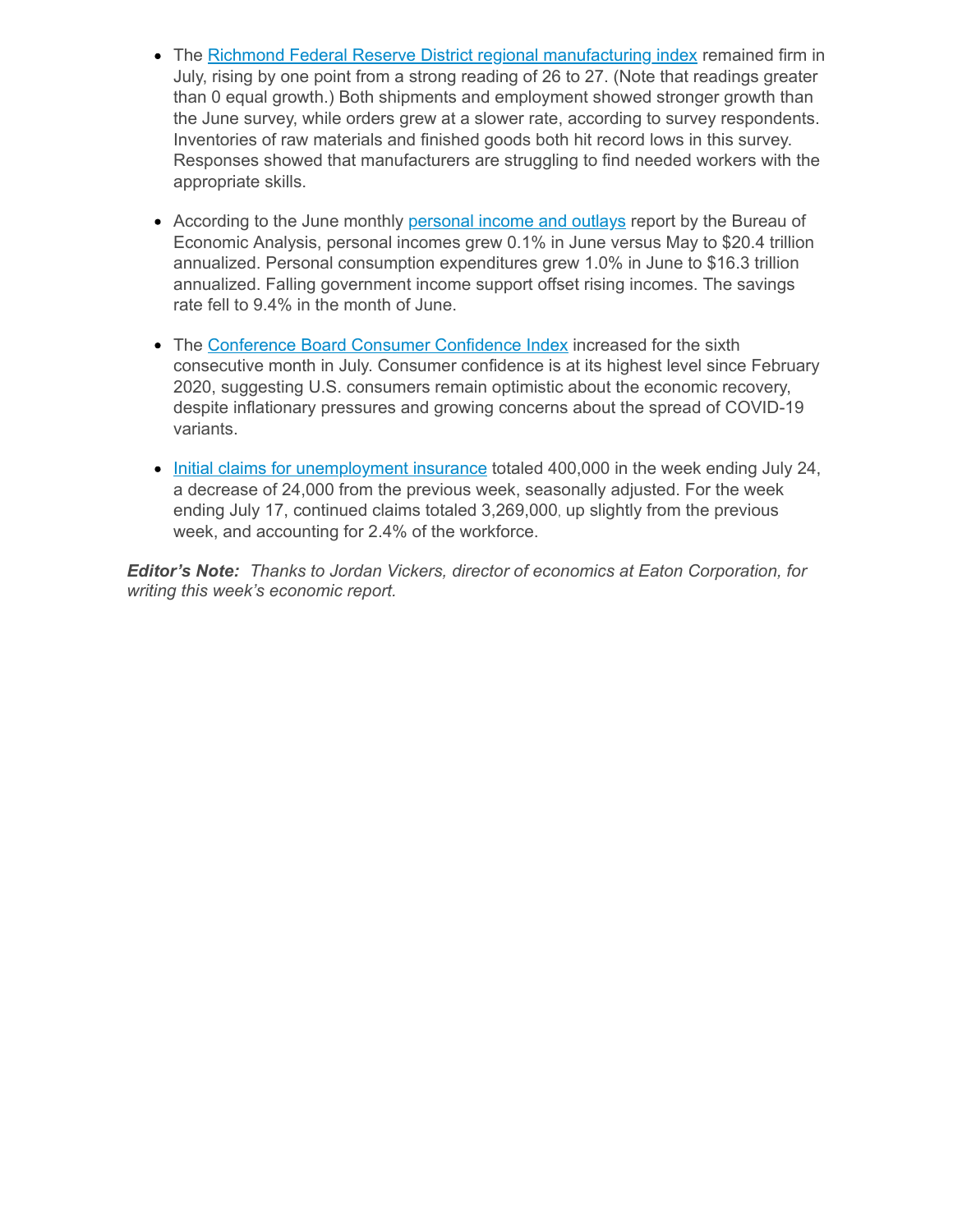

## Real GDP, Consumer Spending, and Inventory

Economic Indicators

**Last Week's Indicators:** *(Selected Summaries Appear Below)*

**Monday, July 26** *Dallas Fed Manufacturing Survey New Home Sales*

**Tuesday, July 27**

*Conference Board Consumer Confidence Durable Goods Orders and Shipments Richmond Fed Manufacturing Survey*

**Wednesday, July 28**

*FOMC Monetary Policy Statement International Trade in Goods (Preliminary)*

**Thursday, July 29** *Gross Domestic Product Weekly Initial Unemployment Claims*

**Friday, July 30** *Personal Income and Spending*

## **This Week's Indicators:**

**Monday, August 2** *ISM Manufacturing PMI Construction Spending*

**Tuesday, August 3** *Vehicle Sales Manufacturing Orders and Shipments*

**Wednesday, August 4** *ISM Services*

**Thursday, August 5** *Weekly Initial Unemployment Claims Trade Deficit*

**Friday, August 6** *Labor Market Report*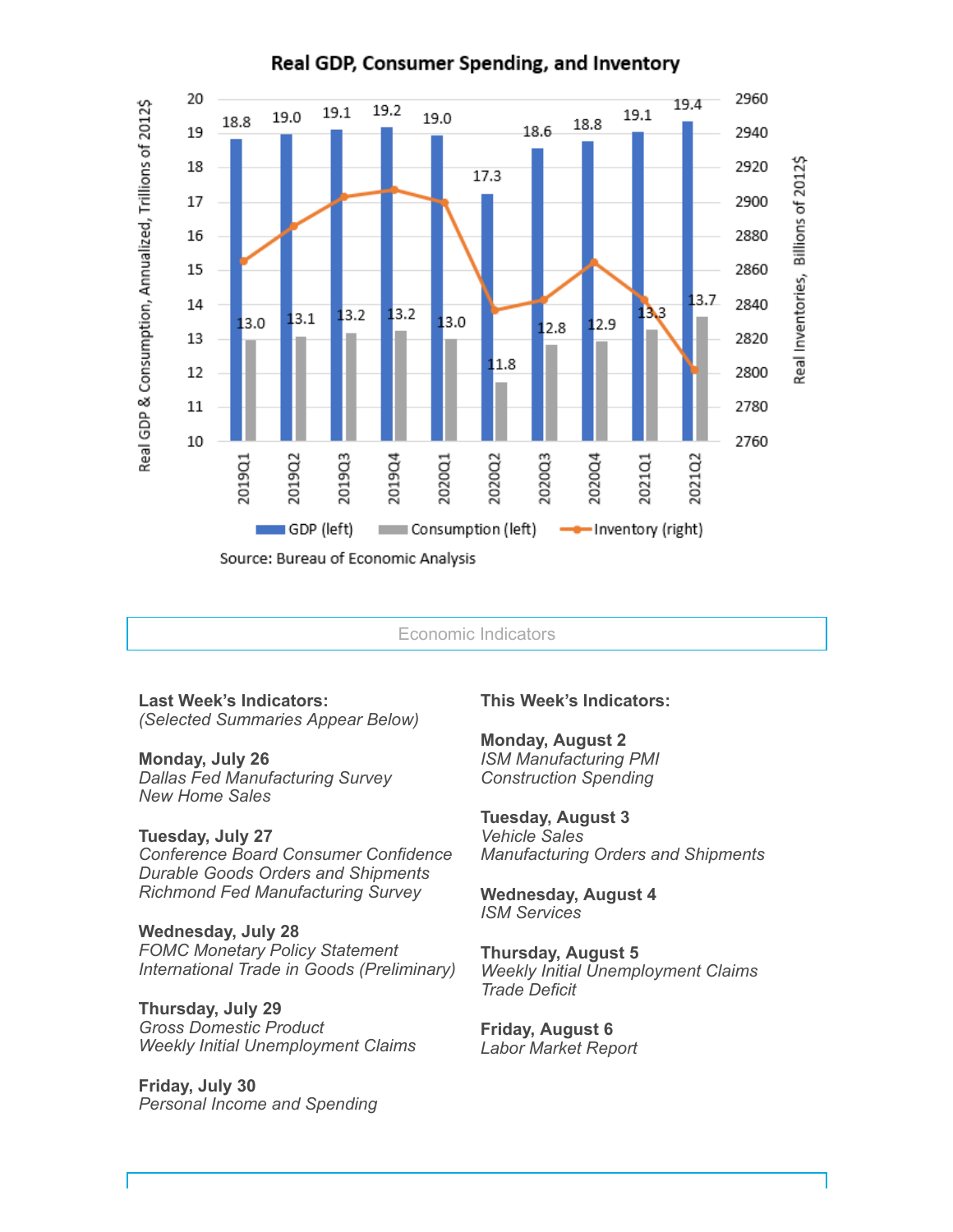• In the second quarter of 2021, real gross [domestic](https://click.email.nam.org/?qs=2381aaaf9d7456a8dacfcd82d288bb5b7b59ce9740926e9c8e03a7edc1d311768e6a226b51fd46a8604816003f72b47924f985dc810c8ed1) product grew 6.5% at an annualized rate, or 12.2% against the second quarter of 2020, according to the initial estimate of the Bureau of Economic Analysis. This marked the first quarter when real GDP surpassed the pre-pandemic level achieved in Q4 2019. Headline growth of only 6.5% was disappointing, as many economists were expecting growth of over 8% for the quarter. Sagging inventories continue to weigh on GDP. Real inventories fell \$166 billion at an annual rate in Q2, hitting a new post-pandemic low. Not surprisingly, motor vehicle dealer inventories contributed significantly to this decline in Q2.

Despite the disappointing top-line GDP growth, some underlying dynamics were strong. Personal consumption expenditures grew a solid 11.8% annualized from the first quarter, following 11.4% growth in Q1. Nonresidential equipment spending was also robust, growing 13% annualized from the first quarter.

Lastly, the other notable reading in this week's GDP report was the eye-opening reading on pricing in GDP and its subcomponents. The headline GDP deflator rose 6.0% annualized versus the first quarter. Pricing on personal consumption expenditures rose 6.4% annualized versus the first quarter. These figures represent the strongest quarterly reading on this measure since the early 1980s.

• Durable goods orders and [shipments](https://click.email.nam.org/?qs=2381aaaf9d7456a8c28af00a9bf9c2a99239a5e2b1f8a5508c2699230e91c43491ef0732829de6a6dd3adb2bb3efc9fef3ef6e0e939033df) remained strong in the month of June. Durable goods orders rose 0.8% in June versus May, while shipments rose 1.0% in June versus May. Durable goods orders have risen a remarkable 13 of the last 14 months, and in June, they surpassed their pre-pandemic high reached in March 2019.

Durable goods orders were led higher during the month by aircraft orders, as several major airlines placed long dated orders during the month. However, even without these strong aircraft orders, durable goods orders showed growth in June. Other categories contributing included machinery, primary metals and computers & electronics.

Capital goods orders excluding defense and aircraft grew 0.5% in June versus May, to also reach a new all-time high. This metric now sits 10.8% above its pre-pandemic high reached in July 2018. To say the post-pandemic recovery in capital goods spending has been strong would be an understatement.

• Monetary policy will remain unchanged at present. The **Federal Reserve's Federal** Open Market Committee decided last week to keep policy rates [unchanged,](https://click.email.nam.org/?qs=2381aaaf9d7456a84a1809b307d6753583d61f768aebe6e882d1a8412ed854d20ea38208ded710cadec098647be59a3dce809f554aef1db7) maintaining the target range of the federal funds rate at 0% to 0.25%. The FOMC will also continue to purchase \$80 billion in Treasury securities and \$40 billion in agency mortgage-backed securities each month. Overnight repurchase and reverse repurchase transactions will remain unchanged (although an aggregate limit on repurchases of \$500 billion was established), and the interest rate on reserve balances will remain at 0.15%. Relative to its meeting last month, the FOMC did acknowledge that progress has been made toward achieving its mandate of maximum employment and price stability. Yet the FOMC also stated that the portions of the economy most impacted by the pandemic have not yet fully recovered, noting that the economic recovery is still dependent on COVID-19. Thus, policy will remain accommodative.